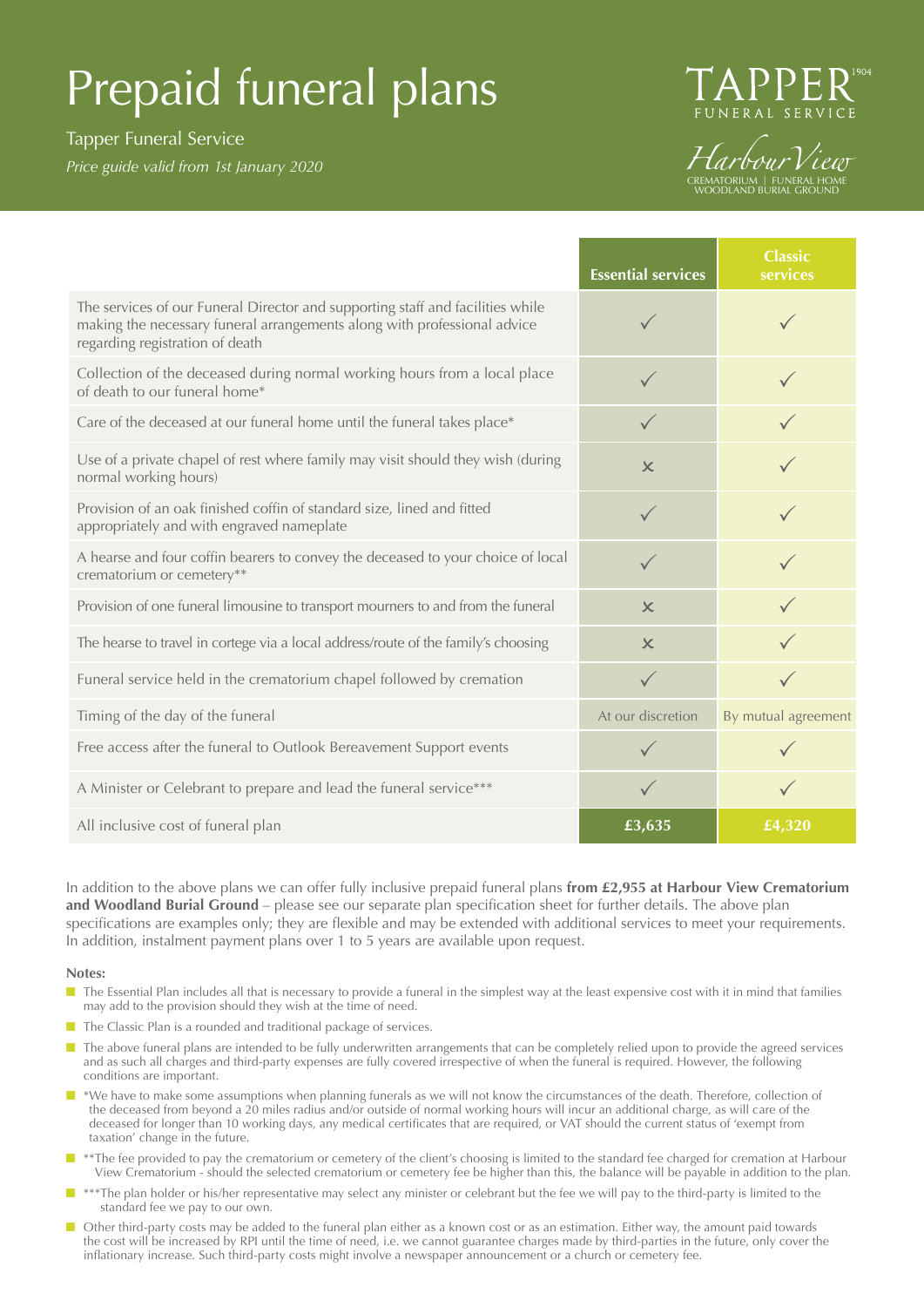# Prepaid cremation plans

Harbour View Crematorium and Woodland Burial Ground *Price guide valid from 1st January 2020*<br>*Price guide valid from 1st January 2020* CREMATORIUM & LEINERAL HOME



# **Standard Cremation Plan**

- The services of our Funeral Director and supporting staff and facilities while making the necessary funeral arrangements along with professional advice regarding registration of death.
- Collection of the deceased from the place of death to our funeral home (should this exceed 20 miles radius and require being outside of normal working hours an additional charge will be made)
- Care of the deceased at the funeral home until the funeral takes place (should this be beyond the normal 10 working days an additional charge may be made)
- Provision of an oak finished coffin of standard size, lined and fitted appropriately and with engraved nameplate.
- Services of our Funeral Celebrant to prepare the funeral service in liaison with the family and to lead the service where required.
- Funeral service in one of the Harbour View Ceremony Halls, most likely Harbour Lodge (the choice of ceremony hall and the date and time of the service would be entirely at our discretion. The funeral service would be limited to 20 minutes with a likely attendance of up to 40 mourners).
- Cremation and standard scattering of cremated remains if required.
- Free access after the funeral to Outlook Bereavement Support events.

## **Premium Cremation Plan**

*As standard plan with the addition of:*

- Use of a private viewing chapel of rest where family may visit should they wish (during normal working hours)
- Provision of a minister or celebrant of the family's selection to lead the funeral service.\*
- Funeral service in the Long Barrow Ceremony Hall (or any other Harbour View ceremony hall to the family's selection) with unlimited (within reason) time for the service which will be arranged at a date and time of mutual convenience.
- Use of audio/visual equipment in the ceremony hall with our services to assist in preparation of the media.
- Provision of one funeral limousine to transport mourners to and from the funeral.
- Services of our Funeral Director to officiate at the funeral service.

### **Total cost of this plan £4,050**

## **Total cost of this plan £2,955**

The above plan specifications are examples only; they are flexible and may be extended with additional services to meet your requirements. In addition, instalment payment plans over 1 to 5 years are available upon request.

#### **Notes:**

- The above funeral plans are intended to be fully underwritten arrangements that can be completely relied upon to provide the agreed services and as such all charges and third-party expenses are fully covered irrespective of when the funeral is required. However, the following conditions are important.
- We have to make some assumptions when planning funerals as we will not know the circumstances of the death. Therefore, collection of the deceased from beyond a 20 miles radius and/or outside of normal working hours will incur an additional charge, as will care of the deceased for longer than 10 days, any medical certificates that are required, or VAT should the current status of 'exempt from taxation' change in the future.
- \* The plan holder or his/her representative may select any minister or celebrant but the fee we will pay to the third-party is limited to the standard fee we pay to our own.
- Other third-party costs may be added to the funeral plan either as a known cost or as an estimation. Either way, the amount paid towards the cost will be increased by RPI until the time of need, i.e. we cannot guarantee charges made by third-parties in the future, only cover the inflationary increase. Such third-party costs might involve a newspaper announcement or a church or cemetery fee.
- Harbour View prepaid packages do not include use of a hearse as one is not necessary for a funeral at Harbour View. If however, a traditional funeral cortege is requested, a hearse (and other vehicles) can be provided at additional charge.
- Harbour View prepaid packages for cremation do not include coffin bearers as they are not necessary for a Harbour View cremation funeral. We will however provide bearers if requested at an additional charge.